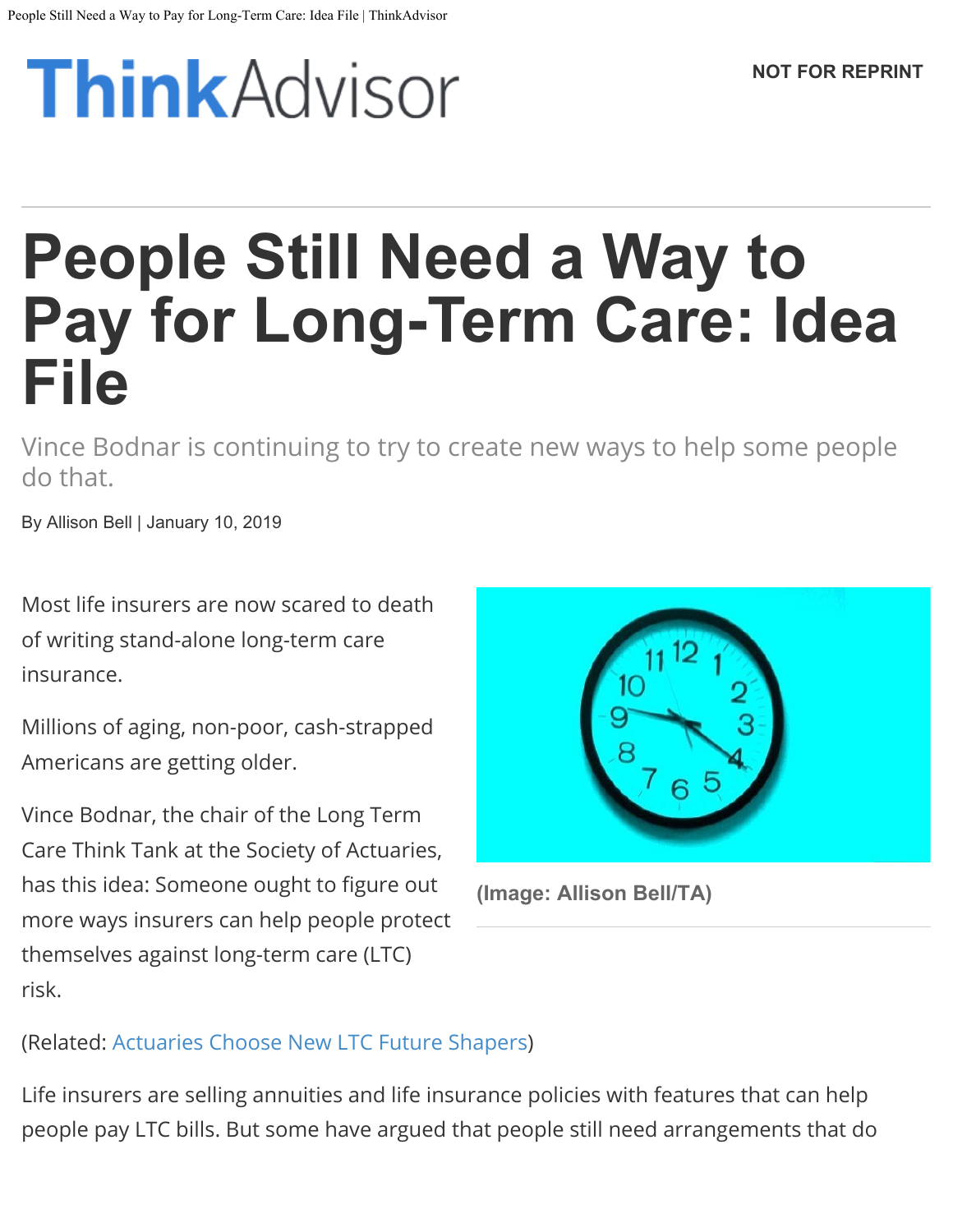more to maximize the amount of resources available for people who end up need LTC services for many years.

Bodnar said in an interview that the SOA Long Term Care Think Tank has helped to develop two LTC finance concepts that appear to have broad appeal.

One is the "life stage" concept. A life stage product would term life coverage when an insured was young, then provide long-term care coverage when the insured was older.

The second is the 401(k) LTC benefits concept. Advocates of this proposal would let workers use some of the assets in a 401(k) plan, or a similar plan, to pay for LTC coverage.

Here are seven things to know about the concepts.

# 1. Young (and Not So Young) Invincibles

The life stage and 401(k) LTC concepts could overcome two major obstacles for stand-alone LTCI issuers: Consumers' need to pay bills now, and those consumers' resistance to thinking about long-term care.

"They can't envision themselves needing it" Bodnar said.

One solution might be to attach LTC benefits to some other product that consumers already like, Bodnar said.

If the arrangement could pay cash to the heirs of people who get through life without ever needing LTC services, that would be even better, Bodnar said.

In that scenario, "you wouldn't have the use-it-or-use-it characteristic," Bodnar said.

# 2. Actuarial Analysis

Actuaries assumed, as a given, that consumers would have to go through underwriting to buy the life stage or 401(k) LTC product, and that the consumers would have to pay for the products themselves.

Even under those assumptions, actuarial analysis suggested that both the life stage approach and the 401(k) LTC benefits approach could lead to viable products, Bodnar said.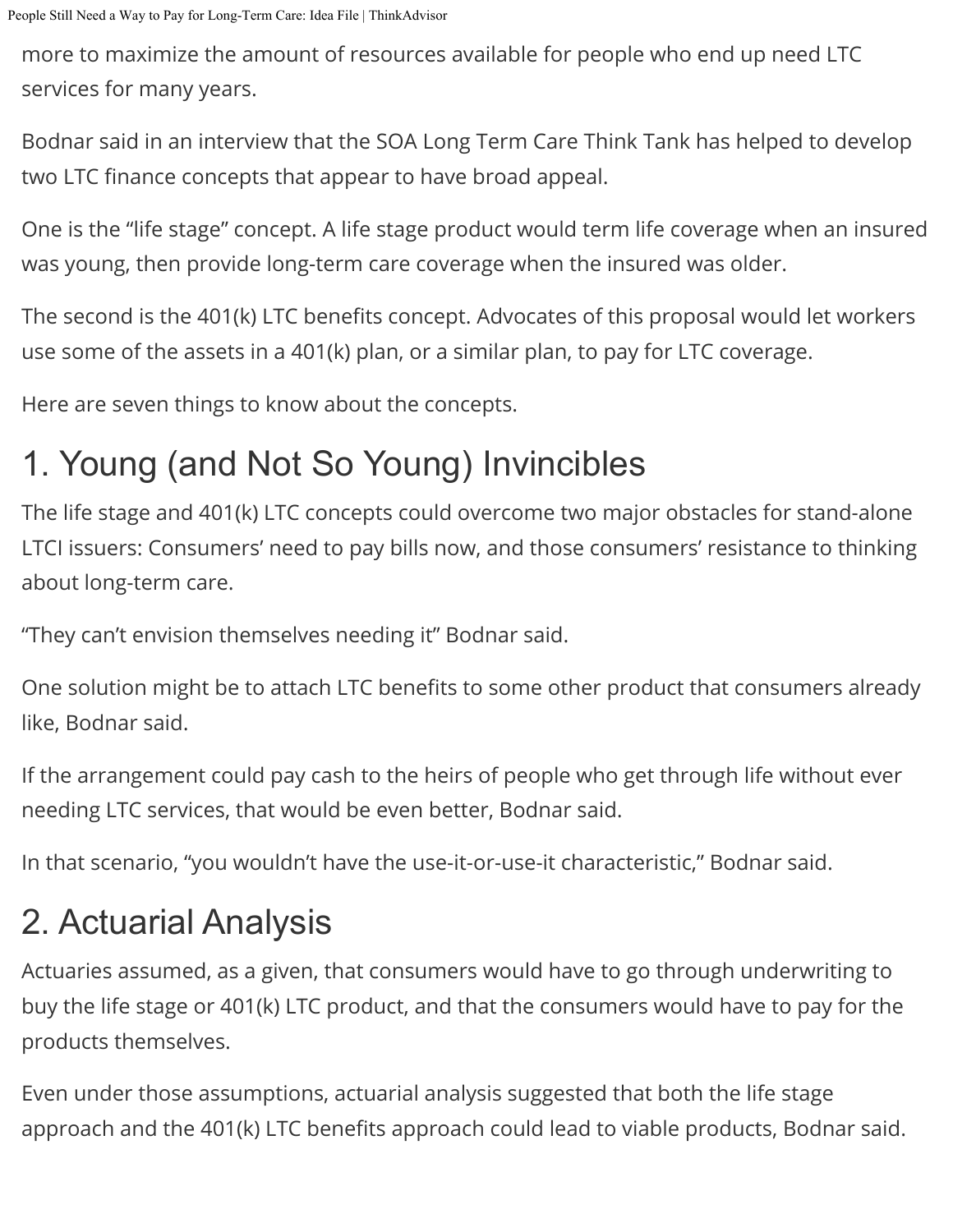"They both have quite a bit of appeal," Bodnar said.

Having the government cover most or all of the costs for all could decrease the per-person cost, by putting healthier people in the risk pool.

#### 3. Timing

An insurer could probably create a life stage plan today and get it into the field in about two years, Bodnar said.

"There's not really a lot of regulatory barriers to it," Bodnar said. "A lot of the work has been done already."

Setting up a 401(k) LTC program with favorable tax treatment would take help from the federal government, Bodnar said.

#### 4. Tax Break

One obstacle is the idea that the government could lose some tax revenue, Bodnar said.

Bodnar said the supporters could benefit if they can show the program would cut Medicaid nursing home benefits spending.

If insurers wanted to get a new tax break for life stage policy purchasers, they would have to go through a similar process, of showing that Medicaid program savings and other government program savings would outweigh the anticipated reduction in federal income tax revenue, Bodnar said.

#### 5. Washington

The Congressional Budget Office and Joint Committee on Taxation have looked at LTC finance issues in the past, but, since 2010, up till now, efforts to shore up or replace the Affordable Care Act individual major medical framework have crowded out most LTC financing discussions, Bodnar said.

"It's difficult for this issue to break through," Bodnar said.

The SOA, for example, is good at doing analysis, but it does not promote policy proposals in